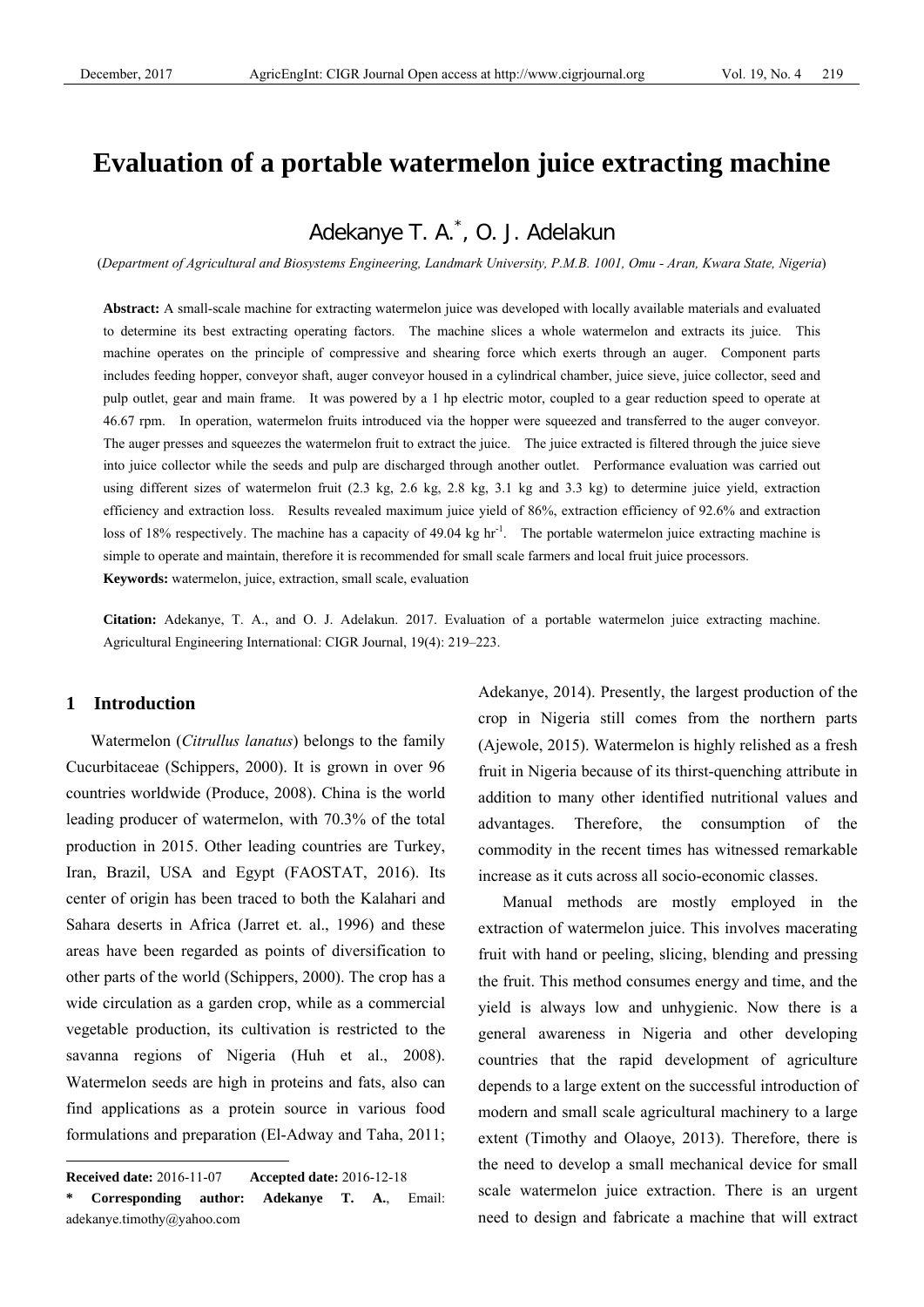watermelon juice so as to make it readily available and enhance economic returns to watermelon farmers.

 The main objective of this project was to design and construct a watermelon juice extracting machine and evaluate its performance. Development of watermelon juice extractor will contribute immensely towards providing on-farm processing of watermelon by small scale farmers in such a way that harvested watermelon can be processed directly to extract the juice in less possible time. This study will contribute greatly to the existing knowledge on watermelon juice production with a view of improving its production and reduce seed damage and also serve as a baseline for further research work.

## **2 Materials and methods**

## **2.1 Description of watermelon juice extracting machine**

 As shown in Figure 1, the watermelon juice extracting machine consists of the following major component parts: hopper, extraction chamber, juice outlet, seed and pulp outlet, frame, and 1.5 hp electric motor (prime mover). The extraction chamber consists of a uniform diameter stainless steel conveyor shaft that carries the blade that do the cutting through the rotation of the shaft by transmission of power from the electric motor. It has a length of approximately 598 mm and hinged at both ends by bearings. The screw conveyor is a decreasing-pitch type of screw blade arrangement and it enhances the juice extraction. In operation, the screw conveyor presses the watermelon fruits against the abrasive drum surface in



1. Hopper 2. Gear system 3. Electric motor 4. Frame/stands 5. Collector 6. Sieve 7. Juice collector 8. Waste collector 9. Waste exit 10. Bearing 11. Shaft 12. Conveyor 13. Blade

Figure 1 Exploded view of watermelon juice extractor

such a way that the watermelon is crushed. The extraction is actually achieved by the action of the screw conveyor in pressing the macerated watermelon against the abrasive internal surface of the perforated cylindrical drum along the line of travel. The juice extracted is drained through the juice channel into the juice outlet from where it is collected while the seeds and pulp are collected at the other outlet. Materials used for fabrication of this extractor are locally available at affordable costs.

#### **2.2 Design of machine components**

#### 2.2.1 Design considerations

Factors considered in the design of juice extracting machine were strength of machine components, cost of construction, simplicity of materials of construction, ease of operation, maintenance, easy inspection, serviceability, maintenance of the machine and energy requirement.

#### **2.3 Design analysis**

### 2.3.1 Design of screw shaft

The juice extracting machine works on the principle of compression and shear. Selection of materials and sizes of machine components were based on stress – strain analysis. Diameter and thickness of the conveyor housing was designed using Equations (1) and (2) used by Aviara et al., (2013):

$$
D = \sqrt{\frac{4Q}{\pi V}}\tag{1}
$$

$$
T = \frac{PD}{2\delta t} \times c \tag{2}
$$

where,  $D =$  internal diameter of the conveyor housing (mm);  $Q = \text{mass flow rate (g min}^{-1})$ ;  $V = \text{linear velocity}$ (mm min<sup>-1</sup>);  $c$  = material constant;  $P$  = internal pressure (Pa);  $\delta t$  = stress (Pa);  $T$  = thickness of the conveyor housing (mm);  $\pi$  = constant = 3.14.

The shaft diameter of the extracting machine was determined using Equation (3) used by Khurmi and Gupta (2008).

$$
d^{3} = \left[\frac{16}{\pi}S_{s}\right] \times \left[ (K_{b}M_{b})^{2} + (K_{t}M_{t})^{2} \right]^{1/2}
$$
 (3)

where,  $d =$  diameter of the shaft, m;  $S_s =$  axial stress, N m<sup>-2</sup>;  $K_b$  = combined shock and fatigue factor applied to bending moment;  $M_b$  = bending moment, N m;  $K_t$  = combined shock and fatigue factor applied to torsional moment;  $M_t$  = torsional moment, N m;  $S_b$  = bending stress, N m<sup>-2</sup>, and  $\pi$  = constant = 3.14.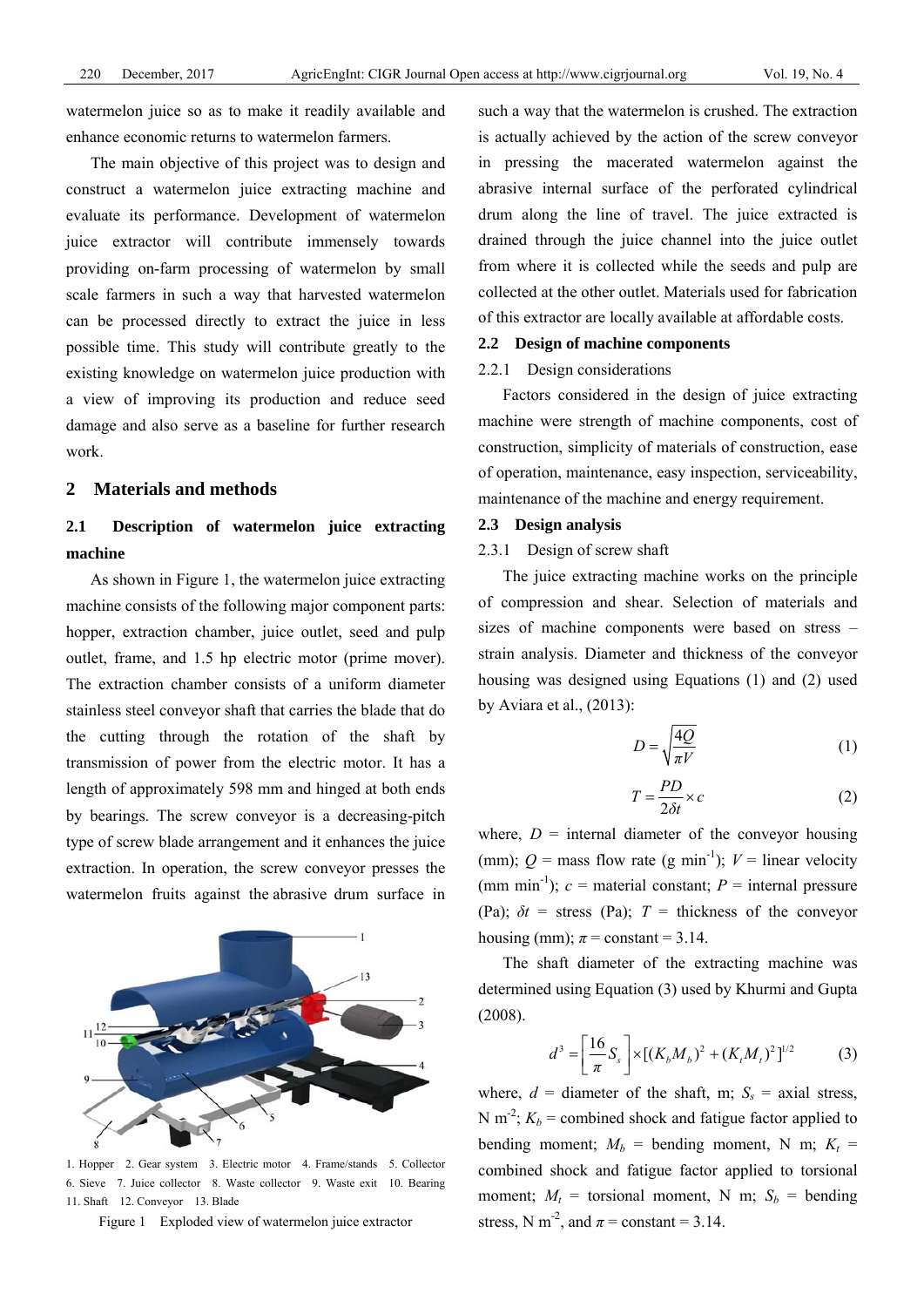#### 2.3.2 Design of screw conveyor

The screw pitch was designed using Equation (4);

$$
P_s = \frac{4VDL}{\frac{\pi}{4}(D^2 - d^2)N}
$$
 (4)

where,  $Ps =$  screw pitch, mm;  $V =$  inlet velocity of material, m s<sup>-1</sup>; *D* = outside diameter of screw, mm;  $d =$ inside diameter screw, mm;  $L =$  length of the screw shaft, mm;  $N$  = speed of shaft, rev min<sup>-1</sup>;  $\pi$  = constant = 3.14.

## 2.3.3 Design of power required

Power required to drive the juice extractor was determined by using Equation (5);

$$
P = Tw (kW)
$$
 (5)

where,  $P =$  Power required, kW;  $T =$  torque, N-mm, and  $w =$  angular velocity of rotation, rad s<sup>-1</sup>. A single phase electric motor of 1.5 hp was selected to drive this machine.

## 2.3.4 Design of hopper

The hopper of the machine was designed by using Equation (6);

$$
A = 2\pi r[r+h]
$$
 (6)

where,  $A =$  Area of cylinder (m<sup>2</sup>);  $h =$  height (m);  $r =$ radius (m);  $\pi$  = constant = 3.14. Given that height and radius were 135 mm and 99 mm respectively, hence,  $A =$  $0.146$  m<sup>2</sup>.

### 2.3.5 Machine operation

 This machine was designed on the principle of compression and squeezing (Figure 2). The first step is to wash the watermelon fruit before loading it into the hopper. The shaft powered by the gear train rotates anti-clock wise and the slicing blade will slice the watermelon and transfer it to the conveyor. The screw conveyor presses the watermelon fruits against the internal surface to extract the juice. Juice extracted is



Figure 2 Watermelon juice extracting machine

drained through juice outlet while seed  $\text{pulp}^{-1}$  is collected through the other outlet. The machine is powered by a 1.5 hp single phase electric motor and its production cost is N57, 360 (about USD 151). Materials used in construction were locally sourced.

## 2.3.6 Performance evaluations

 Watermelon fruits were obtained from the Omu Aran market. The fruits were washed, weighed and prepared ready for juice extraction experiment. The machine was set into operation and known weights of the fruits were fed into the machine through the hopper. In the extraction unit, the slicing blade cut the whole watermelon; the conveyor conveyed the fruit, pressed and squeezed it against the perforated cylinder chamber in order to extract the juice. The juice extracted was drained through the stainless screen into the base collector, discharged through the juice channel and weighed while the residual wastes were collected and weighed separately. From the values obtained, juice yield, extraction efficiency, extraction loss and extraction capacity were calculated using Equations (7) to (10) used by Aviara et al. (2013) and Olaniyan and Obafemi (2014):

$$
\text{Juice yield,} \quad J_y = \frac{W_{JE}}{W_{JE} + W_{RW}} \times 100 \tag{7}
$$

$$
Extraction efficiency, E_e = \frac{W_{JE}}{XW_{FS}} \times 100
$$
 (8)

$$
\text{Extraction loss, } E_{l} = \frac{W_{FS - \{W_{JE} + W_{RW}\}}}{W_{FS}} \tag{9}
$$

$$
Extraction capacity, = \frac{W_{JE}}{time} (kg hr^{-1})
$$
 (10)

where,  $Jy =$  juice yield (kg);  $W_{JE} =$  weight of juice extracted (kg);  $W_{RW}$  = weight of residual waste (kg);  $W_{FS}$  = weight of feed sample (kg).

## **3 Results and discussion**

 The fabricated watermelon juice extracting machine was evaluated at the processing laboratory of Agricultural and Biosystems Engineering Department, Landmark University, Omu Aran, Kwara State, Nigeria. Tables 1 and 2 present results obtained from the measurement of some physical and mechanical properties of watermelon (Standard Deviation (SD) in Parenthesis) while performance evaluation results for five replications are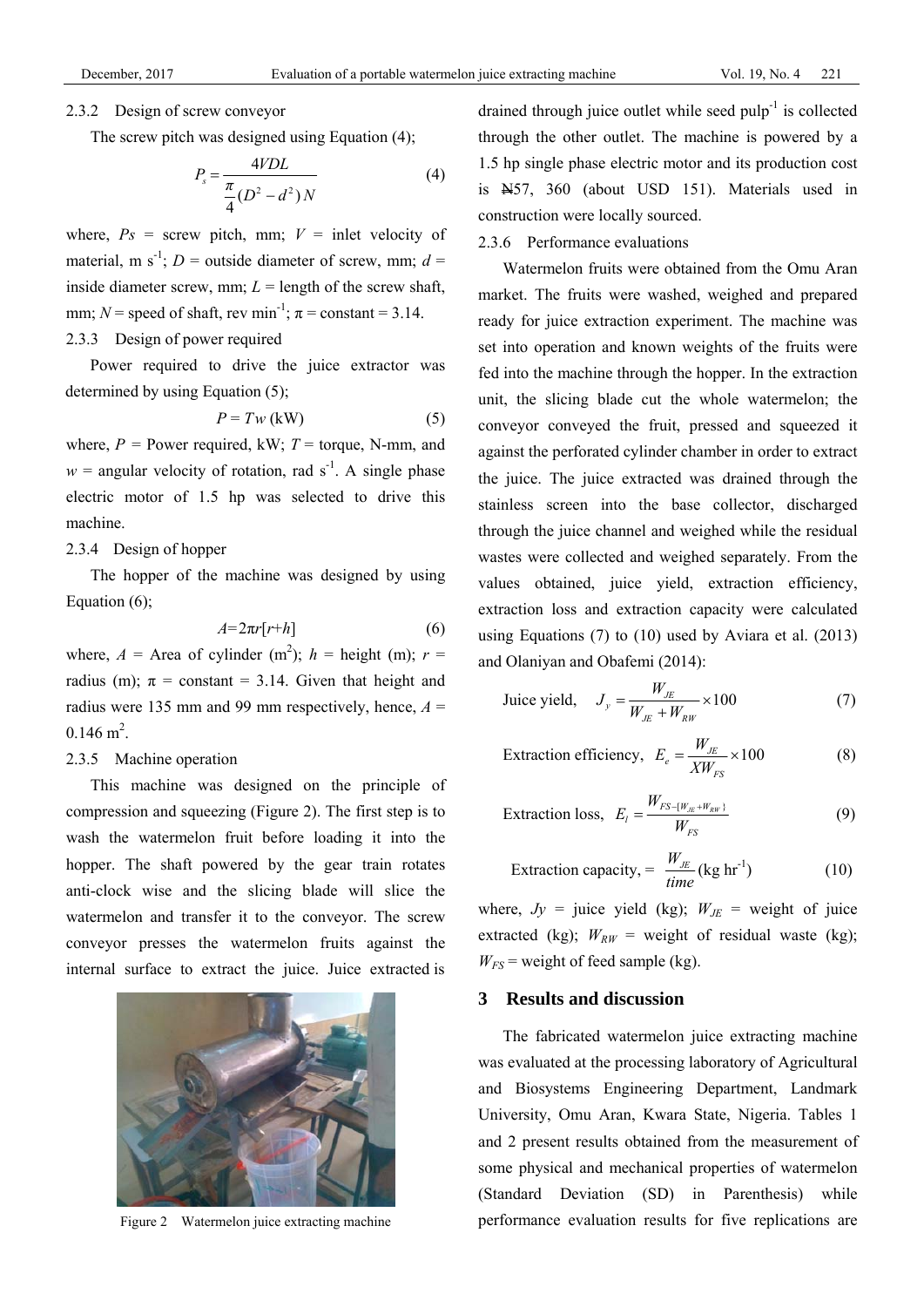presented in Table 3 and Table 4. Results of evaluation revealed that maximum juice yield was 86%, extraction efficiency, extraction loss and capacity were 92.6%, 18% and 54 kg hr<sup>-1</sup>, respectively. while 75%, 81.2%, 6% and 44.8 kg  $hr^{-1}$  were the lowest values obtained for juice yield, extraction efficiency, extraction loss and capacity. The lowest and highest extraction efficiency obtained comparing with results which were obtained by Ishiwu and Oluka (2004), Oyeleke and Olaniyan (2008), Olaniyan and Obafemi (2014).

Table 1 and Table 2 established the power required and minimum extraction force. To extract juice from watermelon fruit using a mechanical device, the applied force must exceed the maximum crushing strength of the fruit.

|  |  |  | Table 1 Some physical properties of watermelon fruit |
|--|--|--|------------------------------------------------------|
|--|--|--|------------------------------------------------------|

| Property                       | Whole Fruit      |
|--------------------------------|------------------|
| Longitudinal diameter, mm      | 197.92 (1.32)    |
| Lateral diameter, mm           | 202.94 (10.13)   |
| Density, $kg \, \text{m}^{-3}$ | 945.47 (2255.14) |

**Table 2 Some mechanical properties of whole watermelon fruits (SD in parenthesis)**

| Property                                | Whole fruit   |
|-----------------------------------------|---------------|
| Maximum breaking force, kN              | 0.84(0.34)    |
| Maximum deformation at failure, kN      | 0.84(0.46)    |
| Bio yield point, kN                     | 0.32(0.47)    |
| Crushing strength, $kN$ m <sup>-2</sup> | 0.56(0.42)    |
| Stiffness modulus, $kN$ m <sup>-1</sup> | 0.01(0.005)   |
| Modulus of resilience. J                | 7.16 (7.39)   |
| Modulus of toughness, J                 | 16.09 (12.86) |

**Table 3 Experimental results for five replications** 

| Mass of watermelon.<br>kg | Mass of extracted<br>juice $W_{JE}$ , kg | Time taken,<br>hr | Juice vield,<br>$\frac{0}{0}$ | Mass of residual<br>waste $W_{RW}$ , kg | Extraction efficiency,<br>$\frac{0}{0}$ | Extraction loss,<br>$\frac{0}{0}$ | Extraction capacity,<br>$kg \ hr^{-1}$ |
|---------------------------|------------------------------------------|-------------------|-------------------------------|-----------------------------------------|-----------------------------------------|-----------------------------------|----------------------------------------|
| 2.3                       | 1.62                                     | 2.00              | 86                            | 0.27                                    | 81.21                                   | 18                                | 54                                     |
| 2.6                       | 1.80                                     | 2.27              | 82                            | 0.39                                    | 82.82                                   | 16                                | 46.25                                  |
| 2.8                       | 2.05                                     | 2.43              | 84                            | 0.39                                    | 85.41                                   |                                   | 53.75                                  |
| 3.1                       | 2.24                                     | 2.70              | 76                            | 0.65                                    | 92.13                                   |                                   | 44.80                                  |
| 3.3                       | 2.33                                     | 2.87              | 75                            | 0.77                                    | 92.62                                   | 6                                 | 46.4                                   |

#### **Table 4** Evaluation of watermelon juice extractor  $(n=5)$

| Parameters                                | Mean  | SD    |
|-------------------------------------------|-------|-------|
| Mass of watermelon loaded, kg             | 2.82  | 0.40  |
| Mass of juice extracted, kg               | 2.04  | 0.29  |
| Time taken to extract juice, min          | 2.45  | 0.344 |
| Juice extraction capacity, $kg \ hr^{-1}$ | 49.04 | 4.46  |
| Juice extraction efficiency, %            | 87.80 | 4.60  |

## **4 Conclusions**

A small-scale machine for extracting watermelon juice from watermelon fruit was designed, fabricated and tested. The extracting machine was portable enough for local production, operation, repair and maintenance while all the materials of the construction were sourced locally and at affordable costs. It was designed to extract juice based on the principle of compression and shear due to the action of conveyor belt and screw conveyor. The extractor is a portable device designed for small scale farmers and families use. The machine has maximum juice yield, extraction efficiency and extraction loss of 86%, 96.2% and 18% respectively, and production cost of 57, 360 (about USD 151). This machine will be an

advantage for small scale watermelon farmers and can be improved in large scale applications.

## **References**

- Adekanye, T. A. 2014. Evaluation of some engineering properties of watermelon seed relevant to the design of processing equipment. *Advances in Agriculture, Sciences and Engineering Research*, 4(7): 1677–1686.
- Ajewole, O. C. 2015. Income and factor analysis of watermelon production in Ekiti State, Nigeria. *Journal of Economics and Sustainable Development*, 6(2): 67–73.
- Aviara, N. A., A. A. Lawa, D. S. Nyam, and J. Bamisaye. 2013. Development and performance evaluation of a multi-fruit juice extractor. *Global Journal of Engineering, Design and Technology*, 2(2): 16–21.
- EL-Adaway, T. A., and K. M. Taha. 2011. Characteristics and composition of different seed oil and flours. *Food Chemistry*, 74(1): 47–54.
- FAOSTAT. 2016. Agricultural Production Primary Crops. Available at://www.fao.org. Accessed 8 February, 2016.
- Huh, Y. C., I. Solmaz, N. Sari, and M. Pitrat. 2008. Morphotogical characterization of Korean and Turkish watermelon germplasm. In *Proc. 9th EU CARPIA Meeting on Genetics and Breeding of cucurbitaceae*, eds. M. Pitrat, 327–333.